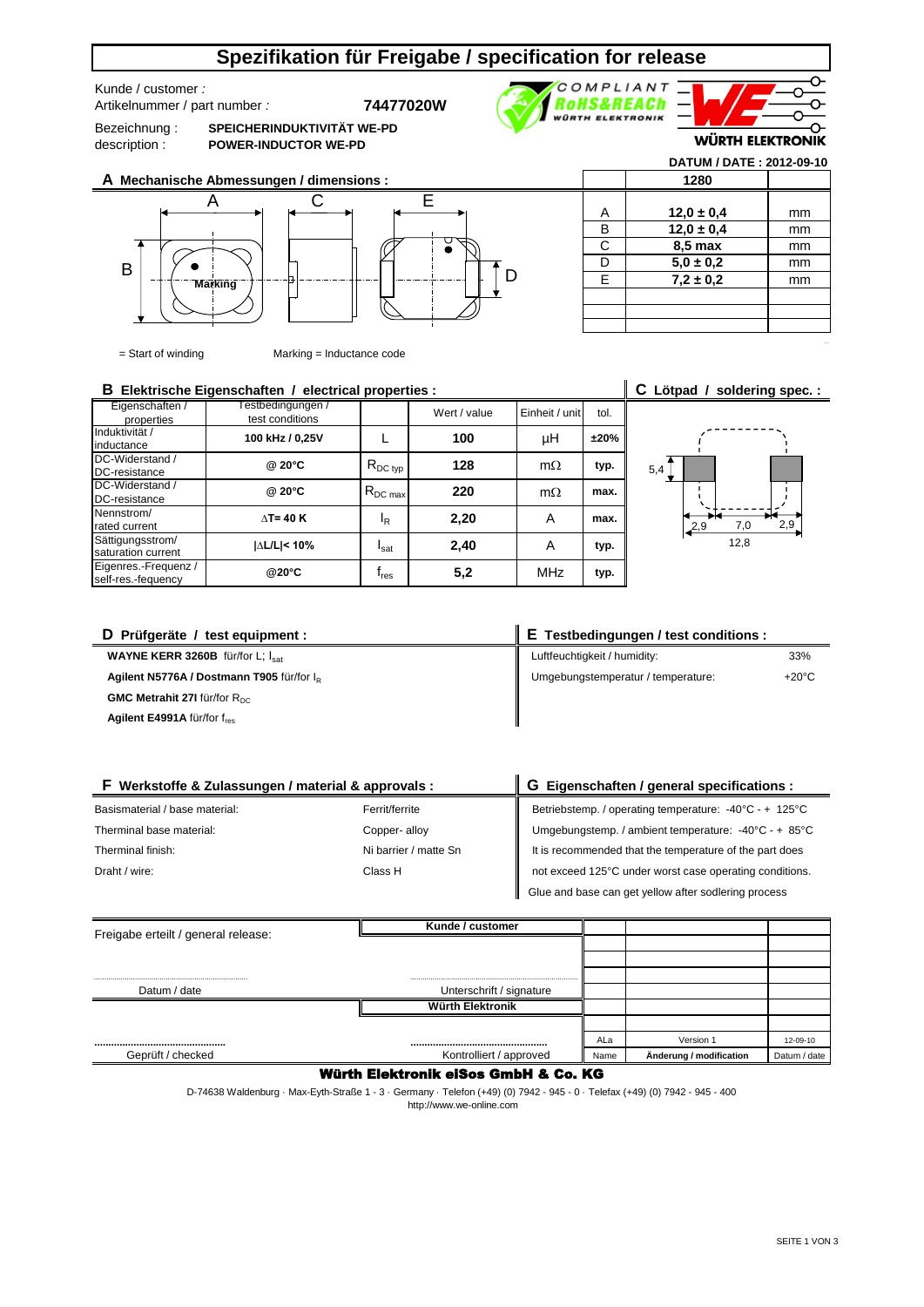# **Spezifikation für Freigabe / specification for release**

Kunde / customer *:* 

Artikelnummer / part number *:* **74477020W**



Bezeichnung : description : **SPEICHERINDUKTIVITÄT WE-PD POWER-INDUCTOR WE-PD**

**H Induktivitätskurve / Inductance curve :**



| Freigabe erteilt / general release: | Kunde / customer         |      |                         |              |
|-------------------------------------|--------------------------|------|-------------------------|--------------|
|                                     |                          |      |                         |              |
|                                     |                          |      |                         |              |
|                                     |                          |      |                         |              |
| Datum / date                        | Unterschrift / signature |      |                         |              |
|                                     | Würth Elektronik         |      |                         |              |
|                                     |                          |      |                         |              |
|                                     |                          | ALa  | Version 1               | 12-09-10     |
| Geprüft / checked                   | Kontrolliert / approved  | Name | Änderung / modification | Datum / date |

### Würth Elektronik eiSos GmbH & Co. KG

D-74638 Waldenburg · Max-Eyth-Straße 1 - 3 · Germany · Telefon (+49) (0) 7942 - 945 - 0 · Telefax (+49) (0) 7942 - 945 - 400 http://www.we-online.com